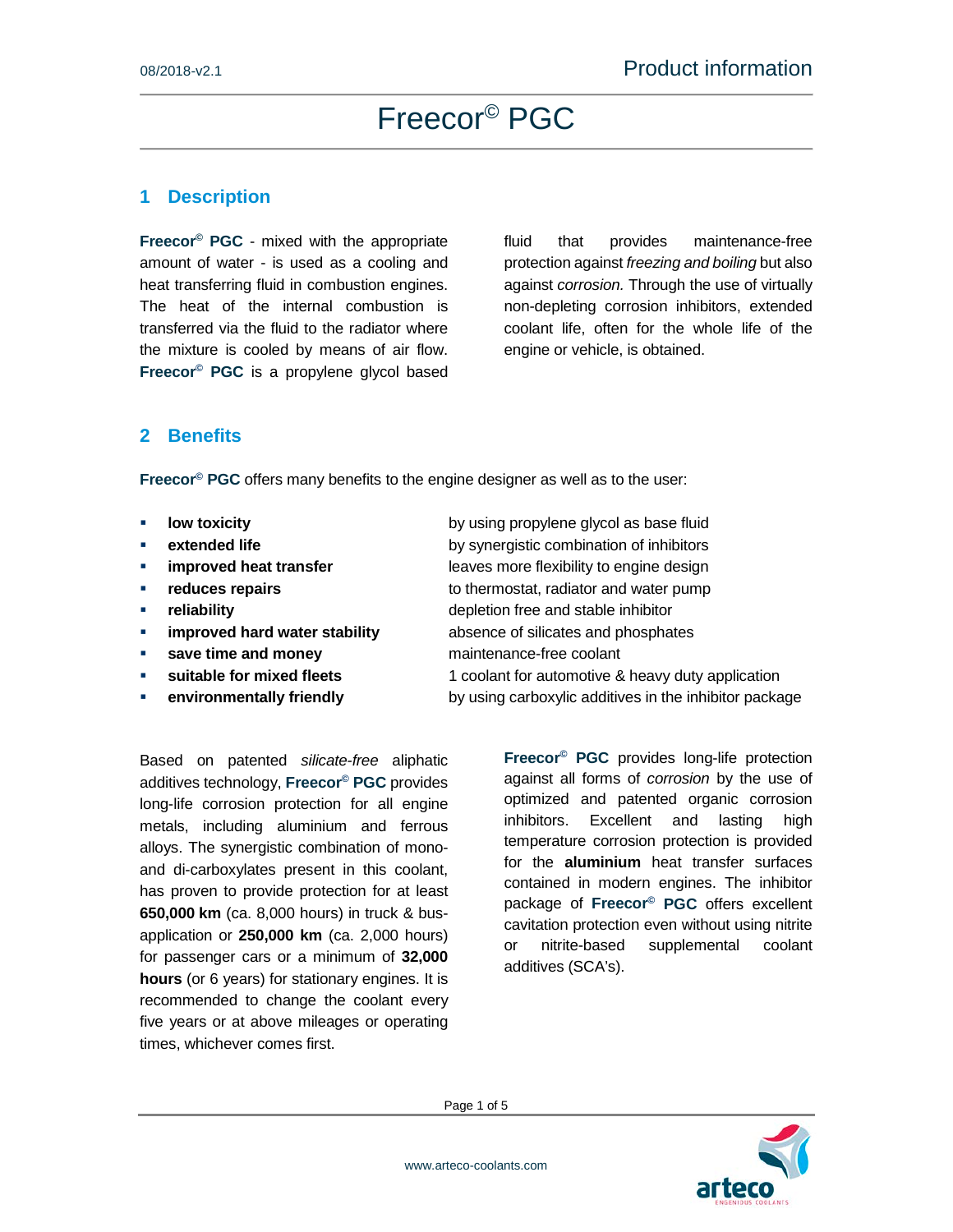#### **3 Application**

**Freecor© PGC** provides long-life frost and corrosion protection. To ensure good corrosion protection it is recommended to use at least 33 vol. % of **Freecor© PGC** in the coolant solution. This provides freezing protection to -16.4°C. Typical mixtures in Northern Europe are 50/50, offering freezing protection down to -38°C.

**Freecor© PGC** may be used with confidence in engines manufactured from cast iron, aluminium or combinations of the two metals, and in cooling systems made of aluminium or copper alloys. **Freecor© PGC** is particularly recommended for hi-tech engines, where high temperature aluminium protection is important.



#### Concentration of Freecor PGC (vol%)

#### **4 Compatibility and mixability**

**Freecor© PGC** is compatible with most other coolants based on propylene or ethylene glycol. Exclusive use of **Freecor© PGC** is however, recommended for optimum corrosion protection and sludge control. For optimal performance and controlled quality, we recommend the use of deionised or distilled water to prepare the ready-to-use

dilutions. We refer to our product information leaflet on water quality recommendations. Still, despite these recommendations, lab testing has shown that acceptable corrosion results are still obtained with water of 20°dH, containing up to 500 ppm chlorides or 500 ppm sulphates. Contact your local area sales manager for more information.

Page 2 of 5

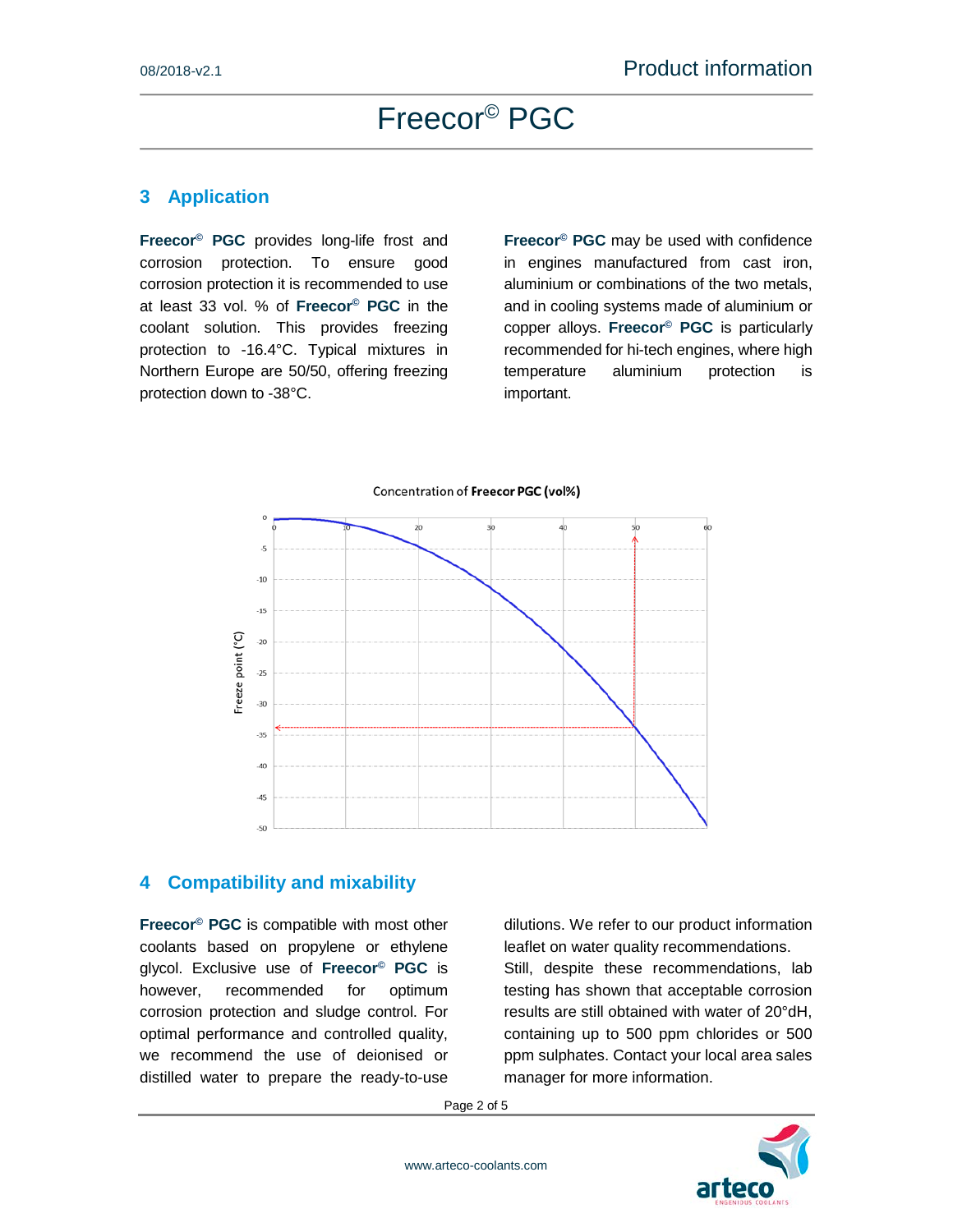#### **5 Availability**

**Freecor© PGC** is available in bulk and various packages. Please contact your local Arteco area sales manager for further information.

#### **6 Storage and requirements**

The product should be stored above -20°C and preferably at ambient temperatures. Periods of exposure to temperatures above 35°C should be minimized.

Further, it is strongly advised not to expose the coolant in translucent packages to direct sunlight because this can degrade the colour dyes present in the coolant, and result in fading of the colour or discoloration over time. This reaction can be accelerated if coupled with high ambient temperatures. It is therefore advisable to store coolant filled in

#### **7 Toxicity & safety**

For Toxicity and Safety Data we refer to the Safety Data Sheet. The information and advice given should be observed and due attention should be given to the precautions

translucent packages indoors to avoid this issue.

**Freecor© PGC** can be stored for minimum 8 years in unopened containers without any effect on the product quality or performance. It is strongly recommended to use new containers and not recycled ones.

As with any antifreeze coolant, the use of galvanized steel is not recommended for pipes or any other part of the storage/mixing installation

necessary for handling chemicals. This product should not be used to protect the inside of drinking water systems against freezing. The transport is not regulated.

*All information contained in this Product Information Leaflet, including but not limited to text or graphic material, is the property of Arteco NV, and is accurate to the best of our knowledge at the date of issue specified. It supersedes all previous editions and information contained in them. Information is subject to change without notice. Any textual or graphic material you copy, print, or download from this document site is licensed to you for your personal, noncommercial use only, provided*  that you do not change or delete any copyright, trademark or other proprietary notices. Any other use, including but not *limited to the reproduction, distribution, display or transmission of the content of this document is strictly prohibited, unless authorized by Arteco NV in writing.* 



Page 3 of 5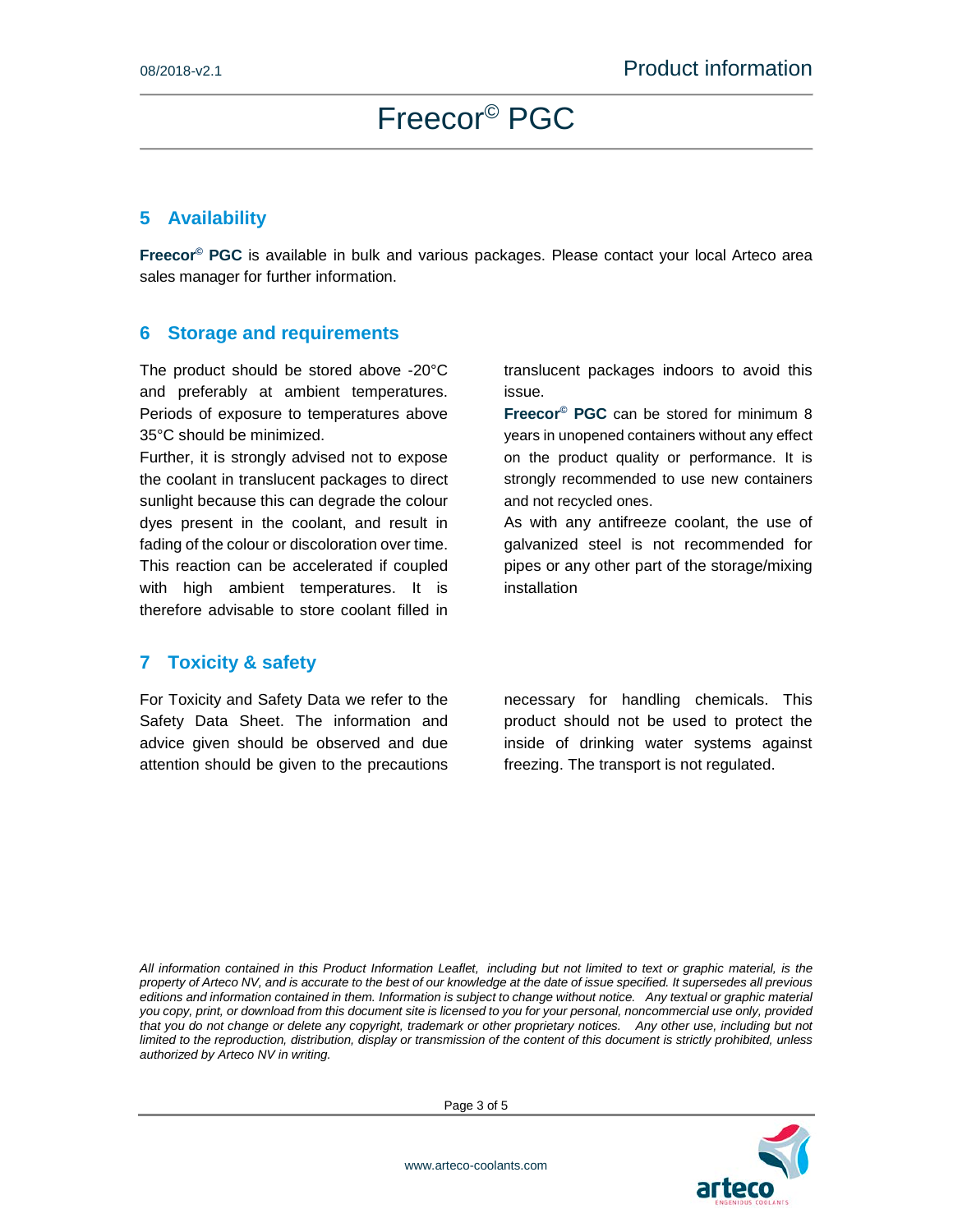### Addendum - technical information

|                                                         | Freecor <sup>®</sup> PGC  |                         | <b>ASTM 3306</b><br>requirements | method             |
|---------------------------------------------------------|---------------------------|-------------------------|----------------------------------|--------------------|
| propylene glycol                                        | 93.0 % w/w glycol         |                         | base                             |                    |
| other glycol's                                          | 0.5 % max.                |                         | 5 % w/w max.                     |                    |
| inhibitor content                                       | 5 % w/w                   |                         |                                  |                    |
| water content                                           | 4 % w/w max               |                         | 5 % w/w max                      | ASTM D1123         |
| ash content                                             | 1.4 % w/w typ.            |                         | 5 % w/w max                      | ASTM D1119         |
| nitrite, amine, phosphate, borate,<br>silicate          | nil                       |                         |                                  |                    |
| colour                                                  | uncoloured                |                         |                                  |                    |
| specific gravity, 15°C                                  | 1.045 typ.                |                         | 1.030 to 1.065                   | ASTM D1122         |
| specific gravity, 20°C                                  | 1.042 typ.                |                         |                                  | ASTM D1122         |
| equilibrium boiling point                               | 163°C typ.                |                         | $>152^{\circ}$ C                 | ASTM D1120         |
| reserve alkalinity                                      | 5.7 typ.                  |                         | report                           | ASTM D1121         |
| refractive index                                        | 1.431 typ.                |                         |                                  |                    |
|                                                         | 50 % dilution             | 33 % dilution           | <b>ASTM 3306</b>                 | method             |
| pH                                                      | 8.8                       | 8.5                     | 7.5 to 11.0                      | ASTM D1287         |
| foaming properties at 25°C<br>$\blacksquare$ break Time | 50 ml typ<br>5 sec. typ   | $\overline{I}$          |                                  | <b>ASTM D1881</b>  |
| foaming properties at 88°C<br>$\blacksquare$ break time | 50 ml typ.<br>5 sec. typ. | 50 ml typ.<br>5 sec typ | 150 ml max.                      | ASTM D1881         |
| initial crystallization                                 | $-32.6^{\circ}$ C typ.    | $-14.9^{\circ}$ C typ.  | $< -32$ °C                       | <b>ASTM D 1177</b> |
| freezing protection                                     | $-37.8$ °C typ.           | $-16.4 °C$ typ.         |                                  |                    |
| effect on non-metals                                    | no effect                 | no effect               |                                  | GME 60 255         |
| staining characteristics                                | $\prime$                  | no effect               | no effect                        | <b>ASTM D 1882</b> |
| hard water stability                                    | no precipitate            | /                       |                                  | <b>VW PV 1426</b>  |

Page 4 of 5